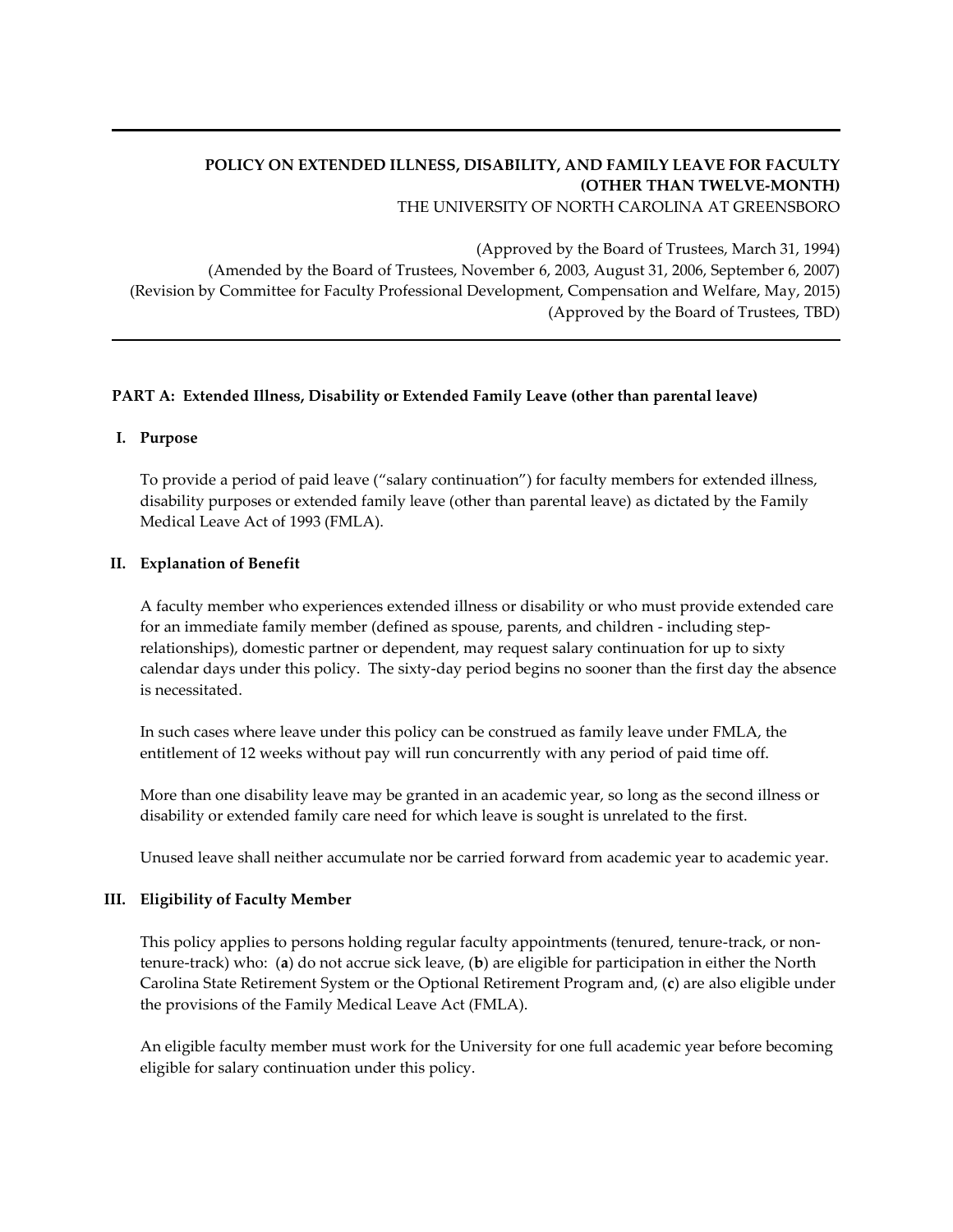With the exception of the tenure clock policy of Section VII of both the extended illness and parental policies, this document *does not apply* to faculty members with twelve-month appointments annually as these persons are covered under a separate leave policy of the Board of Governors.

Faculty members with a balance of accrued sick leave from a previous 12-month appointment will be required to exhaust that leave before receiving leave under this policy.

### **IV. Qualifying Conditions**

Serious health conditions of the faculty member that prevent that person from performing the essential functions of his or her duties as a faculty member, including pre-birth complications due to pregnancy.

Serious health conditions of the faculty member's immediate family member, domestic partner or other legal dependent that require the faculty member's care.

Care for an immediate family member or next of kin injured while on active military service, and for certain life events triggered by an immediate family member's call to active military service.

### **V. Administration of Benefit – Faculty Member's Responsibilities**

It is the responsibility of the faculty member to request the use of leave provided by this policy as soon as possible upon learning of the need for the leave. This request will be made in a letter to the department head.

The department head may request medical verification of the faculty member's illness or disability, including a physician's statement about the probable length of absence from normal duties. If the request is for the purpose of caring for a faculty member's immediate family member, domestic partner, or dependent, the department head may also request medical verification of the illness or disability of that person and may also inquire about the circumstances which make it impossible or difficult for the faculty member to carry on with normal duties. Expenses for obtaining medical verification must be borne initially by the faculty member.

#### **VI. Administration of Benefit – University Responsibilities**

The department head will consider the request for paid leave by the faculty member and make a recommendation in written form to the dean. In some cases a second or third opinion regarding provided medical documentation may be required by the department head. In such cases, the expense for further verification will be covered by the department requesting it. The department head may require, on a reasonable basis, subsequent re-verifications at the department's expense during the period of leave.

When the request is the result of the faculty member's illness or disability, the department head will recommend leave if the need for leave is readily evident or if it is supported by sufficient medical verification in the view of the department head.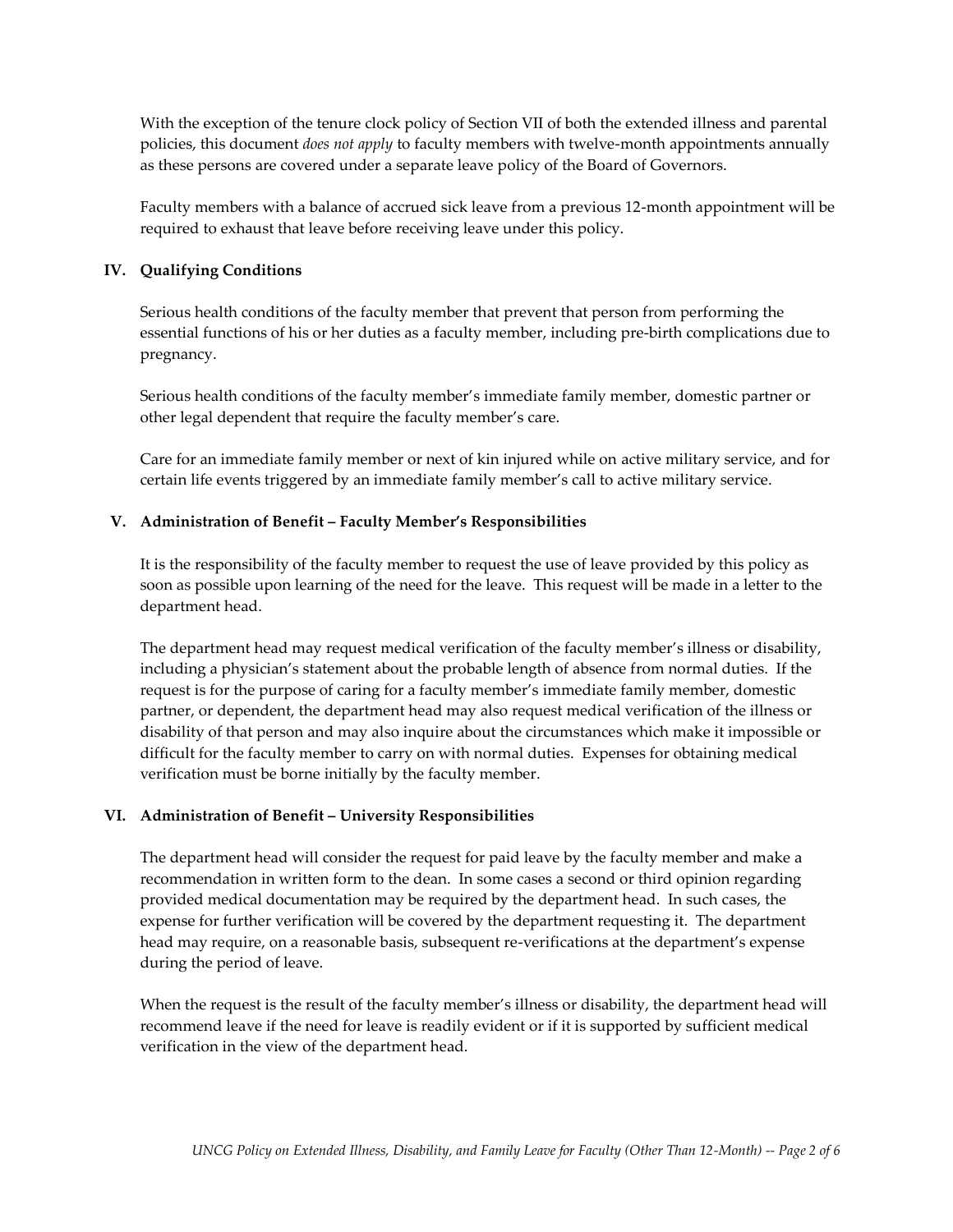When the request is to care for the faculty member's family member, domestic partner, or dependent, the department head may base the recommendation on other factors, including the needs of the unit, timing within the academic year, effect on students, etc.

Leave with salary continuation may be granted only for a period actually required by the disability, not to exceed sixty days, or the end of the faculty member's contract, whichever comes first.

The dean will review the leave request, and if approved, will forward the request for approval to the Provost.

The Provost will provide a written copy of the approval for paid leave to the faculty member, department head, dean, and Human Resources.

The department head is responsible for securing, to the extent possible, substitute personnel for the duration of the faculty member's leave. Any adjustments in work schedules within the department are at the discretion of the department head (with the approval of the dean) and are subject to departmental and institutional needs and resources.

The cost of substitute personnel is the responsibility of the dean and respective school or college.

# **VII. Coordination with other UNCG Policies** *(this section also refers to faculty with 12-month appointments)*

When a non-tenured, tenure-track faculty member is granted a sixty-day leave for extended illness or disability, an automatic one-year extension of the tenure clock will be granted. The tenure clock extension will be verified in the Provost's approval letter. A maximum of two (2) one-year extensions of the tenure clock will be granted to an individual, as stated in the University's *Promotion, Tenure, Academic Freedom, and Due Process Regulations.*

The *Regulations* do not specify a minimum probationary period; therefore, a faculty member, in consultation with the department head, may at some point make the determination that the faculty member's dossier is ready for tenure review earlier than the date of extended deadline.

Faculty members should be aware that decisions about the tenure clock must be made no later than the end of the spring semester prior to the review year.

#### **VIII. Coordination with Other Federal and State Policies**

If the illness or disability requires an absence from faculty duties of longer than sixty calendar days, the faculty member may petition for a leave of absence without pay in accordance with prescribed procedures and University policies implementing the Family and Medical Leave Act (FMLA) and the North Carolina Family Illness Act (NCFIA).

The NCFIA allows for an extension of up to 52 weeks of leave without pay during a five-year period in cases of serious illness of a child, spouse or parent.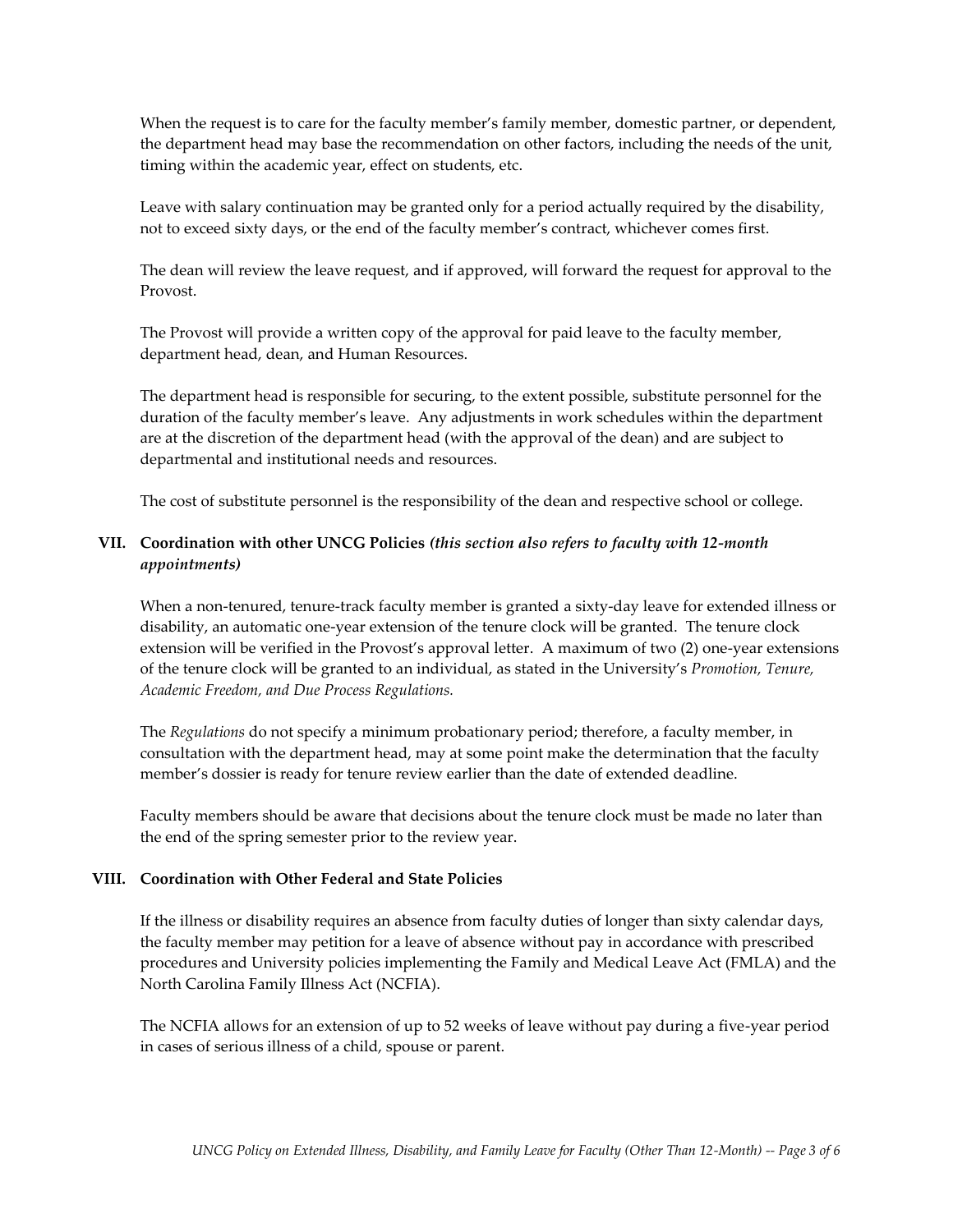The faculty member may also apply to Human Resources for salary continuation through the Disability Income Plan or through another disability program offered to University employees on an optional basis.

### **IX. Confidentiality**

Communications concerning leave requested or granted under this policy are subject to the same confidentiality requirements as other personnel records.

### **PART B: Parental Leave due to Birth, Adoption, or Foster Care of a Child**

### **I. Purpose**

To provide a period of paid leave ("salary continuation") for faculty members eligible for family leave purposes as dictated by the Family Medical Leave Act of 1993 (FMLA).

### **II. Explanation of Benefit**

Upon request, a faculty member will receive salary continuation for up to a full semester or a minimum of 12 consecutive weeks over 2 semesters (inclusive of academic breaks,) within twelve months of the birth, adoption or foster care placement of a child, for leave that occurs during periods when the faculty member is under contract.

Because all periods of leave under this policy will be construed as family and medical leave under the FMLA, and because the FMLA entitlement of 12 weeks of leave without pay will run concurrently with any period of paid time off, the employee seeking to use the leave described in this policy must apply for FMLA. More than one parental family leave may be granted in an academic year, so long as the second parental leave sought is unrelated to the first.

Unused leave shall neither accumulate nor be carried forward from academic year to academic year.

### **III. Eligibility of Faculty Member**

This policy applies to persons holding regular faculty appointments (tenured, tenure-track, or nontenure-track) who: (**a**) do not accrue sick leave, (**b**) are eligible for participation in either the North Carolina State Retirement System or the Optional Retirement Program and, (**c**) are also eligible under the provisions of the Family Medical Leave Act (FMLA).

An eligible faculty member must work for the University for one full academic year before becoming eligible for salary continuation under this policy.

With the exception of the tenure clock policy of Section VII of both the extended illness and parental policies, this document *does not apply* to faculty members with twelve-month appointments annually as these persons are covered under a separate leave policy of the Board of Governors.

It *does not apply* to persons with adjunct faculty appointments.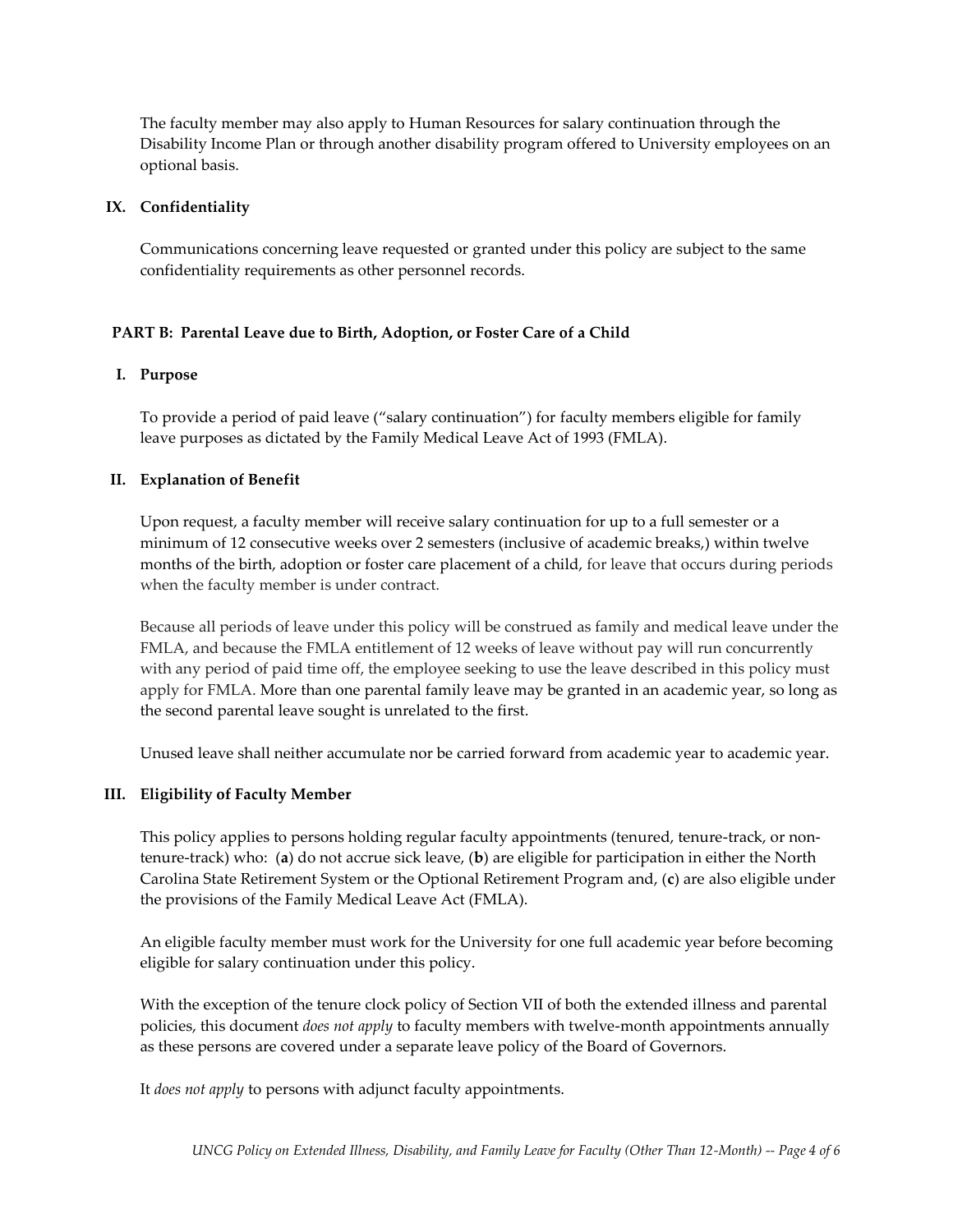### **IV. Qualifying Conditions**

Birth of a child or care for a child within one year after birth.

Placement of or care for a child placed with the faculty member for adoption or foster care within one year of placement.

### **V. Administration of Benefit – Faculty Member's Responsibilities**

It is the responsibility of the faculty member to request the use of leave provided by this policy as soon as possible upon learning of the need for the leave. This request will be made in a letter to the department head.

For purposes of adoption or foster care placement, a request for leave must be supported by reasonable proof of the adoption or foster care situation. Reasonable proof includes documentation from the licensed adoption agency or court documents.

### **VI. Administration of Benefit – University Responsibilities**

The department head will make a written recommendation to the dean in support of the faculty member's request for leave with salary continuation. The dean will then forward his or her approval to the Provost, who will finalize the approval process.

The type and nature of the faculty member's duties during pregnancy shall be determined by the department head in consultation with the faculty member and upon advice received from the physician. Faculty will not be penalized in their condition of employment because they require time away from work caused by or attributed to conditions such as pregnancy, miscarriage, childbirth, or recovery.

The Provost will provide a written copy of the approval for paid leave to the faculty member, department head, dean, and Human Resources.

The department head is responsible for securing, to the extent possible, substitute personnel for the duration of the faculty member's leave. Any adjustments in work schedules within the department are at the discretion of the department head (with the approval of the dean) and are subject to departmental and institutional needs and resources.

In the event it is necessary to provide replacement instruction during the period of leave, the Provost and Dean will share equally the associated cost, at a rate of \$3,500 per course.

## **VII. Coordination with other UNCG Policies** *(this section also refers to faculty with 12-month appointments)*

When a non-tenured, tenure-track faculty member is granted a leave with continuation pay, an automatic one-year extension of the tenure clock will be granted. The tenure clock extension will be discussed and verified in the Provost's approval letter. A maximum of two (2) one-year extensions of the tenure clock will be granted to an individual, as stated in the *Promotion, Tenure, Academic Freedom, and Due Process Regulations*.